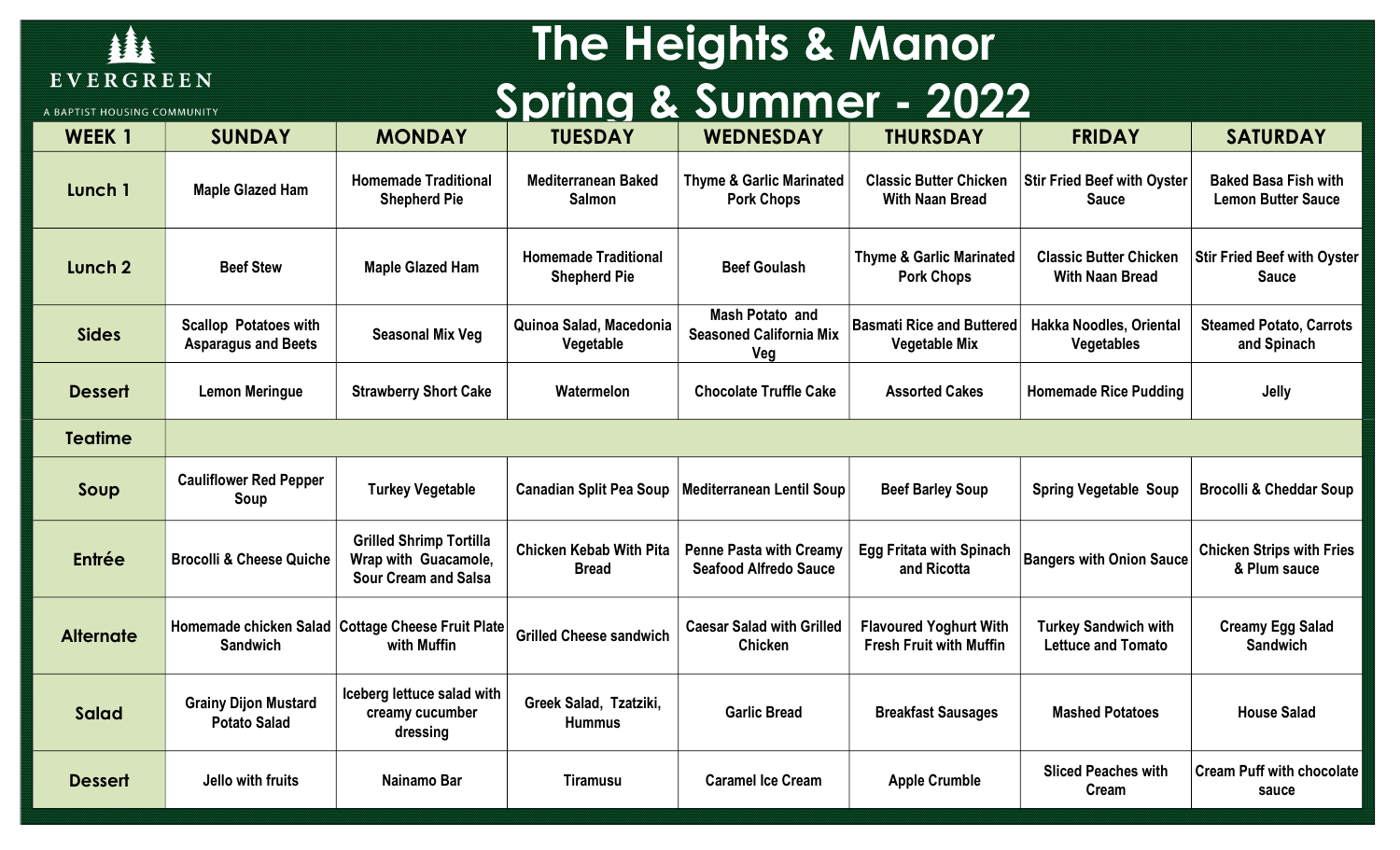

# The Heights & Manor Spring & Summer - 2022

A BAPTIST HOUSING COMMUNITY

| <b>WEEK 2</b>      | <b>SUNDAY</b>                                                | <b>MONDAY</b>                                                 | <b>TUESDAY</b>                                                            | <b>WEDNESDAY</b>                                                       | <b>THURSDAY</b>                                             | <b>FRIDAY</b>                                             | <b>SATURDAY</b>                                                    |  |  |
|--------------------|--------------------------------------------------------------|---------------------------------------------------------------|---------------------------------------------------------------------------|------------------------------------------------------------------------|-------------------------------------------------------------|-----------------------------------------------------------|--------------------------------------------------------------------|--|--|
| Lunch 1            | <b>Certified Angus Beef with</b><br><b>Yorkshire Pudding</b> | <b>Sweet &amp; Sour Pork</b>                                  | <b>Beef Burgers with</b><br>Lettuce, Tomatoes, Onion<br>& Cheese          | <b>Homemade Chicken</b><br>Parmigiana                                  | <b>Maple &amp; Mustard Rubbed</b><br><b>Pork Roast</b>      | <b>Ling Cod With Tomato</b><br><b>Butter Sauce</b>        | <b>Chicken Divan With</b><br><b>Brocolli and cheese</b>            |  |  |
| Lunch <sub>2</sub> | <b>Lamb Gyro Sliced</b>                                      | <b>Certified Angus Beef with</b><br><b>Yorkshire Pudding</b>  | <b>Sweet &amp; Sour Pork</b>                                              | <b>Beef Burgers with</b><br>Lettuce, Tomatoes, Onion<br>& Cheese       | <b>Homemade Chicken</b><br>Parmigiana                       | <b>Maple &amp; Mustard Rubbed</b><br><b>Pork Roast</b>    | <b>Beef Cannalloni</b>                                             |  |  |
| <b>Sides</b>       | <b>Mashed Potato, Brussels</b><br><b>Sprouts &amp; Beets</b> | <b>Chowmein Noodles with</b><br><b>Asian Vegetables</b>       | <b>Southern Style Wedge</b><br><b>Fries</b>                               | <b>Tri Color Rotini with Italian</b><br><b>Vegetables, Cream Sauce</b> | <b>Herb Rice &amp; Macedonia</b><br><b>Vegetables</b>       | <b>Roasted Potatoes, Beans</b><br>and Carrots             | <b>Mash Potatoes and Mixed</b><br><b>Steamed Vegetables</b>        |  |  |
| <b>Dessert</b>     | <b>Banana Bread</b>                                          | <b>Assorted Yogurt</b>                                        | <b>Vanilla Pudding With</b><br>Cookie                                     | <b>Lemon Loaf</b>                                                      | Ice Cream Sandwich                                          | <b>Fresh Fruit Cocktail</b>                               | <b>Apple Pie</b>                                                   |  |  |
| <b>Teatime</b>     |                                                              |                                                               |                                                                           |                                                                        |                                                             |                                                           |                                                                    |  |  |
| Soup               | <b>Minestroni Soup</b>                                       | <b>Red Lentil Mexican Soup</b>                                | Potato & Leek Soup                                                        | <b>Chicken &amp; Rice Soup</b>                                         | <b>Cream of Mushroom</b>                                    | <b>Greek Tomato</b>                                       | <b>Bean and Smokey Bacon</b>                                       |  |  |
| Entrée             | <b>Mushroom Ravioli With</b><br>vegetables                   | <b>Oven Baked Parmesan</b><br><b>Crusted Mac &amp; Cheese</b> | Potato & Cheese Perogies<br>with Caramalised onion,<br>Bacon & Sour Cream | Ruben Sandwich,<br>,Saurkraut, Rye Bread                               | <b>Opened faced Tuna Melt</b><br>on Foccaccia Bread         | <b>Homemade Chicken Pot</b><br><b>Pies</b>                | <b>Chef's Salad</b>                                                |  |  |
| <b>Alternate</b>   | Pork Shank & Slaw                                            | <b>Chicken Salad Sandwich</b>                                 | <b>Grilled Cheese sandwich</b>                                            | <b>Cod Nuggets</b>                                                     | <b>Cottage Cheese Fruit Plate</b>                           | <b>Bacon &amp; Tomato Salad</b><br><b>Griled Sandwich</b> | <b>Crossaint Sandwich with</b><br><b>Butter Lettuce &amp; Eggs</b> |  |  |
| <b>Salad</b>       | <b>Garlic Bread</b>                                          | <b>Tossed Salad &amp; Garlic</b><br><b>Bread</b>              | <b>Creamy Cucumber &amp; Red</b><br><b>Onion Salad</b>                    | <b>Fries &amp; Mixed Green Salad</b>                                   | <b>Barley Spinach Salad,</b><br><b>Field Berry Dressing</b> | <b>Tossed Vegetable Salad</b>                             | <b>Bread Roll</b>                                                  |  |  |
| <b>Dessert</b>     | <b>Pears with Caramel sauce</b>                              | <b>Caramel Praline Ice Cream</b><br>with Chocolate chips      | <b>Chocolate Eclaires</b>                                                 | <b>Berry Crisp</b>                                                     | <b>Peaches with Whipped</b><br>Cream                        | <b>Crème Brule</b>                                        | Panacotta                                                          |  |  |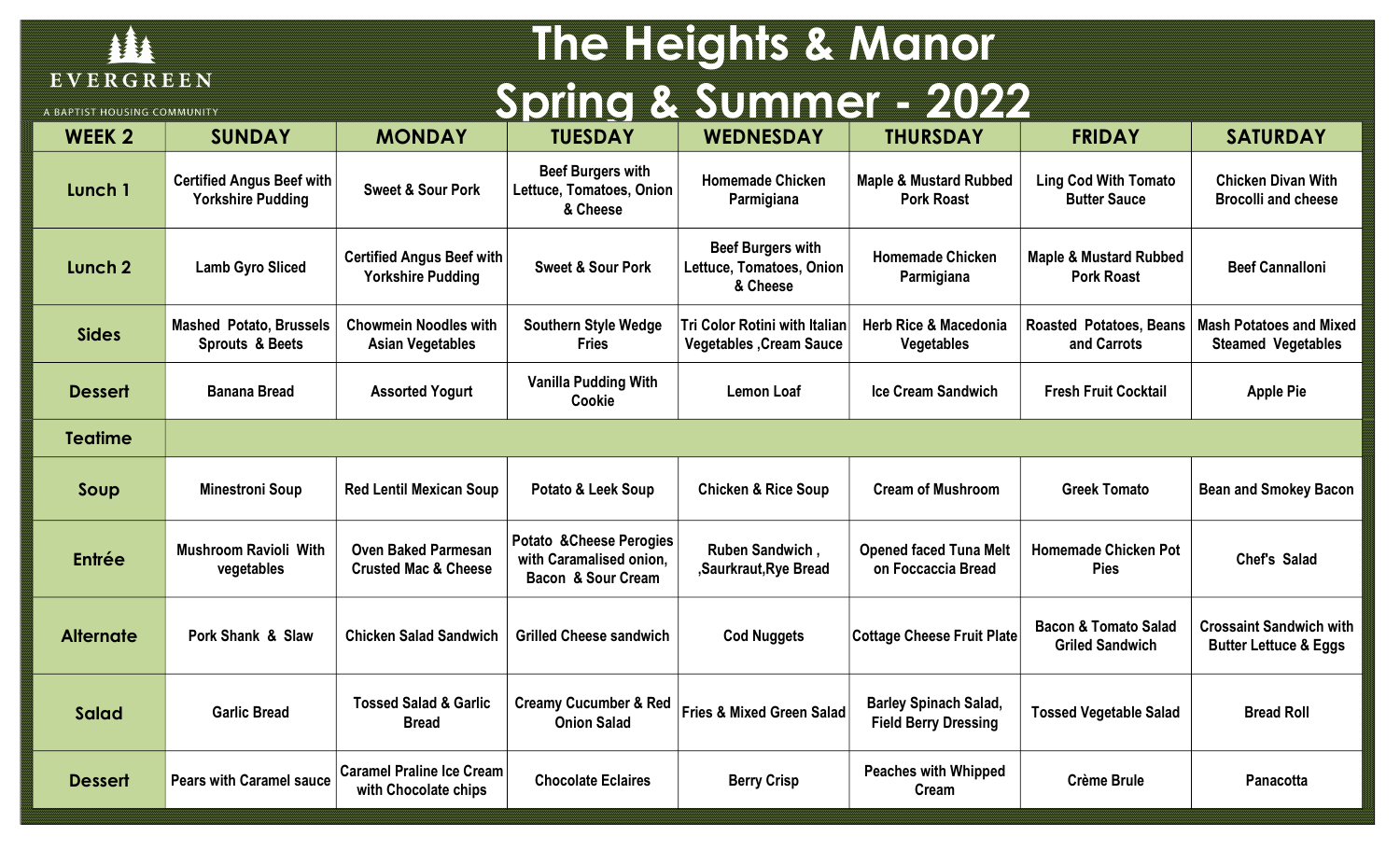

A RAPTIST HOUSING COMMUNIT

#### The Heights & Manor Spring & Summer - 2022

| <b>WEEK 3</b>      | <b>SUNDAY</b>                                              | <b>MONDAY</b>                                             | <b>TUESDAY</b>                                                            | <b>WEDNESDAY</b>                                                                       | <b>THURSDAY</b>                                                         | <b>FRIDAY</b>                                                                       | <b>SATURDAY</b>                                                     |
|--------------------|------------------------------------------------------------|-----------------------------------------------------------|---------------------------------------------------------------------------|----------------------------------------------------------------------------------------|-------------------------------------------------------------------------|-------------------------------------------------------------------------------------|---------------------------------------------------------------------|
| Lunch 1            | <b>Slow Roast BBQ Baby</b><br><b>Pork Ribs</b>             | <b>Blackened sole fish with</b><br>Salmorigilo sauce      | <b>Beef Stroganaff</b>                                                    | <b>Thyme &amp; Garlic Marinated</b><br><b>Chicken Breast with Gravy</b>                | <b>Atlantic Salmon with</b><br><b>Saffron Cream Sauce</b>               | <b>Coconut Mango Pork</b><br>Curry                                                  | <b>Turkey Shnitzel with Gravy</b>                                   |
| Lunch <sub>2</sub> | <b>Chicken Divan With</b><br><b>Brocolli and cheese</b>    | <b>Pork Cutlet</b>                                        | <b>Vegetarian Chilli Corn</b><br><b>Muffin</b>                            | <b>Beef Stroganaff</b>                                                                 | <b>Thyme &amp; Garlic Marinated</b><br><b>Chicken Breast with Gravy</b> | <b>Beef lasagna/Garlic Bread</b>                                                    | <b>Coconut Mango Pork</b><br>Curry                                  |
| <b>Sides</b>       | <b>Whipped Potatoes and</b><br><b>Beets &amp; Brocolli</b> | <b>Steamed Rice, Carrots and</b><br><b>Beans</b>          | Fussili Pasta & Italian<br>Vegetables                                     | <b>Whipped Potato, Steamed</b><br><b>Broccoli &amp; Honey Glazed</b><br><b>Carrots</b> | <b>Crushed Potato, Peppers</b><br><b>Cauliflower, SnapPeas</b>          | <b>Jasmine Rice Mixed</b><br><b>Vegetables</b>                                      | <b>Garlic Mash Potatoes and</b><br><b>California Mix Vegetables</b> |
| <b>Dessert</b>     | <b>German Chocolate cake</b>                               | Peach In Pear Juice                                       | <b>Butter Tart</b>                                                        | <b>Baked Cherry Strudel</b>                                                            | Cream puff with chocolate<br><b>Sauce</b>                               | <b>Strawberry Pudding</b><br>Parfait                                                | <b>Carrot Cake</b>                                                  |
| <b>Teatime</b>     |                                                            |                                                           |                                                                           |                                                                                        |                                                                         |                                                                                     |                                                                     |
| Soup               | <b>Cauliflower Red Pepper</b><br>Soup                      | <b>Turkey Vegetable</b>                                   | <b>Brocolli &amp; Cheddar Soup</b>                                        | <b>Chunky Tomato soup with</b><br><b>Orzo Pasta</b>                                    | <b>Spring Vegetable Soup</b>                                            | <b>Chicken Noodle</b>                                                               | <b>Hearty Beef Barley</b>                                           |
| Entrée             | fried Rice with Popcorn<br>Chicken                         | <b>Oven Baked Mac &amp;</b><br><b>Cheese</b>              | <b>Chicken Strips with plum</b><br>sauce & Waffle Fries                   | <b>Pulled Pork Sliders</b>                                                             | <b>Spaghetti Meat Balls with</b><br><b>Basil Tomato Sauce</b>           | <b>Montreal Smoked Corned</b><br><b>Beef Sandwich with</b><br><b>Havarti Cheese</b> | <b>Grilled Beef &amp; Cheese</b><br>Quessadilla                     |
| <b>Alternate</b>   | <b>Cottage cheese Fruit Plate</b><br>with Muffin           | <b>Deli Turkey Sandwich</b><br><b>With Cranberry Mayo</b> |                                                                           | Spinach And Olive Fritatta Caesar Salad with Chicken                                   | <b>Eggs Salad Sandwich</b>                                              | <b>Fish</b><br>Taco, Slaw, Mayonnaise                                               | <b>Deli Meat Sandwich</b>                                           |
| <b>Salad</b>       | <b>Tossed Green Salad</b>                                  | <b>Kale Salad</b>                                         | <b>Chopped Lettuce with</b><br><b>Ranch Dressing and</b><br>chopped bacon | Yams Wedges & Coleslaw                                                                 | <b>Garlic Bread</b>                                                     | <b>Oven Baked Fries</b>                                                             | <b>Ranch Potato Salad</b>                                           |
| <b>Dessert</b>     | <b>Ambrosia Salad</b>                                      | Vanilla Pudding                                           | Homemade Bi-Color Jello                                                   | Ice Cream - Mint Chip                                                                  | <b>Tangerine Mousse</b>                                                 | <b>Strawberry Pudding</b><br>Parfait                                                | <b>Lemon Curd Tarts with</b><br><b>Fruit</b>                        |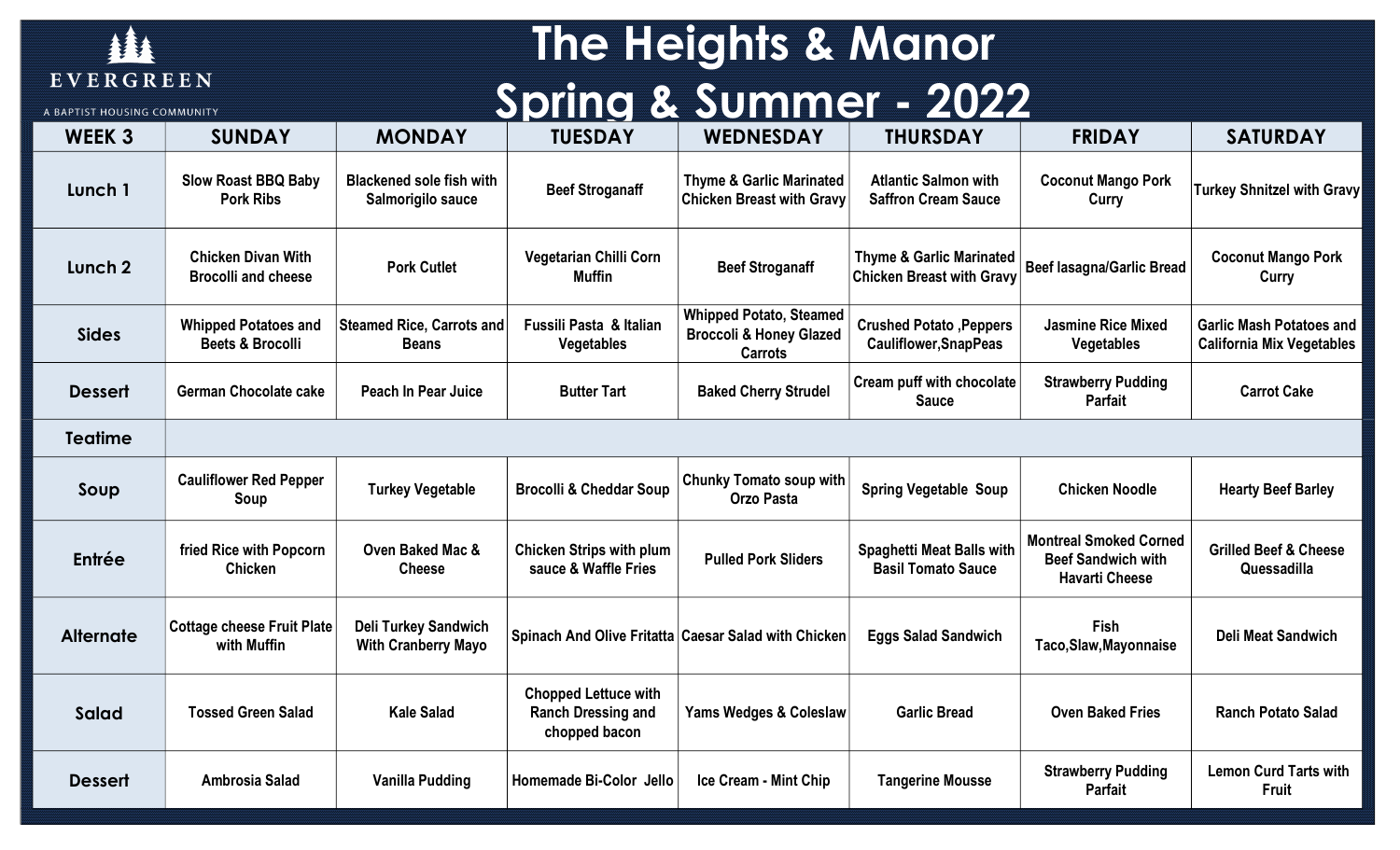

A BAPTIST HOUSING COMMUNITY

# The Heights & Manor Spring & Summer - 2022

| <b>WEEK4</b>     | <b>SUNDAY</b>                                          | <b>MONDAY</b>                                 | <b>TUESDAY</b>                                             | <b>WEDNESDAY</b>                                              | <b>THURSDAY</b>                                                 | <b>FRIDAY</b>                                                     | <b>SATURDAY</b>                                                              |
|------------------|--------------------------------------------------------|-----------------------------------------------|------------------------------------------------------------|---------------------------------------------------------------|-----------------------------------------------------------------|-------------------------------------------------------------------|------------------------------------------------------------------------------|
| Lunch 1          | <b>Certified Angus Roast</b><br><b>Beef</b>            | <b>Chicken Butter Masala</b>                  | <b>Lamb Stew</b>                                           | <b>Baked Tilapia With</b><br>Spinach                          | <b>Sweet and Sour Pork with</b><br><b>Pineapple and Peppers</b> | <b>Oven Baked Beef</b><br><b>Lasagna with Garlic Bread</b>        | <b>Cod Piccata</b>                                                           |
| Lunch 2          | <b>Turkey Shnitzel with Gravy</b>                      | <b>Certified Angus Roast</b><br><b>Beef</b>   | <b>Chicken Butter Masala</b>                               | Lamb stew                                                     | <b>Veal Cutlet</b>                                              | <b>Sweet and Sour Pork with</b><br><b>Pineapple and Peppers</b>   | <b>Oven Baked Beef</b><br>Lasagna with Garlic Bread                          |
| <b>Sides</b>     | <b>Mashed Potatoes</b><br><b>Asparagus and Carrots</b> | Rice Pulao, Naan Bread &<br><b>Vegetables</b> | <b>Mashed Yam, Steamed</b><br><b>Broccoli &amp; Carrot</b> | <b>Mashed Potato and Beans</b><br>& Butternut Squash          | <b>Chowmein Noodles and</b><br><b>Asian Cut Vegetables</b>      | <b>Steamed Brocolli &amp; Red</b><br><b>Peppers</b>               | Roast Potato & Vegetable<br><b>Medley</b>                                    |
| <b>Dessert</b>   | <b>Apple Pie With Whipped</b><br>Cream                 | <b>Sticky Toffee Pudding</b>                  | <b>Cheesecake With</b><br><b>Raspberry Coulis</b>          | <b>Fresh Fruit</b>                                            | <b>Tripleberry Bars</b>                                         | <b>Assorted Yogurt</b>                                            | Vanilla Ice Cream<br><b>Chocolate Sauce</b>                                  |
| <b>Teatime</b>   |                                                        |                                               |                                                            |                                                               |                                                                 |                                                                   |                                                                              |
| Soup             | <b>Potato Leek Soup</b>                                | <b>Vegetable Beef and Orzo</b><br>Soup        | <b>Chicken Vegetable Soup</b>                              | <b>Roasted Pumpkin Soup</b>                                   | <b>Cream of Mushroom</b>                                        | <b>Herb Tomato Chowder</b>                                        | <b>Mediterranean Lentil</b>                                                  |
| Entrée           | <b>Honey Garlic Chicken</b><br>wings                   | <b>Scrambled Eggs with</b><br><b>Bacon</b>    | <b>Meat Lover Pizza</b>                                    | <b>Baked Chicken Sausages</b><br><b>Pasta With Rose Sauce</b> | <b>Homemade Fish Cake</b><br>with Citrus Mayonaisse             | <b>Grilled Chicken Burger</b><br>with Crispy Bacon &<br>Guacamole | Perogies with Sausages,<br><b>Sour Cream and</b><br><b>Caramalised Onion</b> |
| <b>Alternate</b> | <b>Egg Salad Sandwich</b>                              | Ham & Cheese Sandwich                         | <b>Cottage Cheese Fruit Plate</b><br>with Muffin           | <b>Caesar Salad with Chicken</b>                              | <b>Deli Meat Cold Plate</b>                                     | a Bun                                                             | Crab and Shrimp Salad on   Homemade Chicken Salad  <br><b>Sandwich</b>       |
| <b>Salad</b>     | <b>Yam Fries</b>                                       | <b>Hash Brown Potato</b>                      | <b>Caesar Salad</b>                                        | <b>Garlic Crostini</b>                                        | <b>House Salad</b>                                              | <b>Baked French Fries</b>                                         | <b>Tossed Green Salad</b>                                                    |
| <b>Dessert</b>   | <b>Cream puff with Lemon</b><br><b>Pudding</b>         | <b>Maple Walnut Ice Cream</b>                 | <b>Banana Bread</b>                                        | <b>Mandarin Oranges with</b><br>Jell-o                        | <b>In-House Baked Apple Tart</b>                                | <b>Pears with Raspberry</b><br><b>Coulis</b>                      | <b>Assorted cakes</b>                                                        |